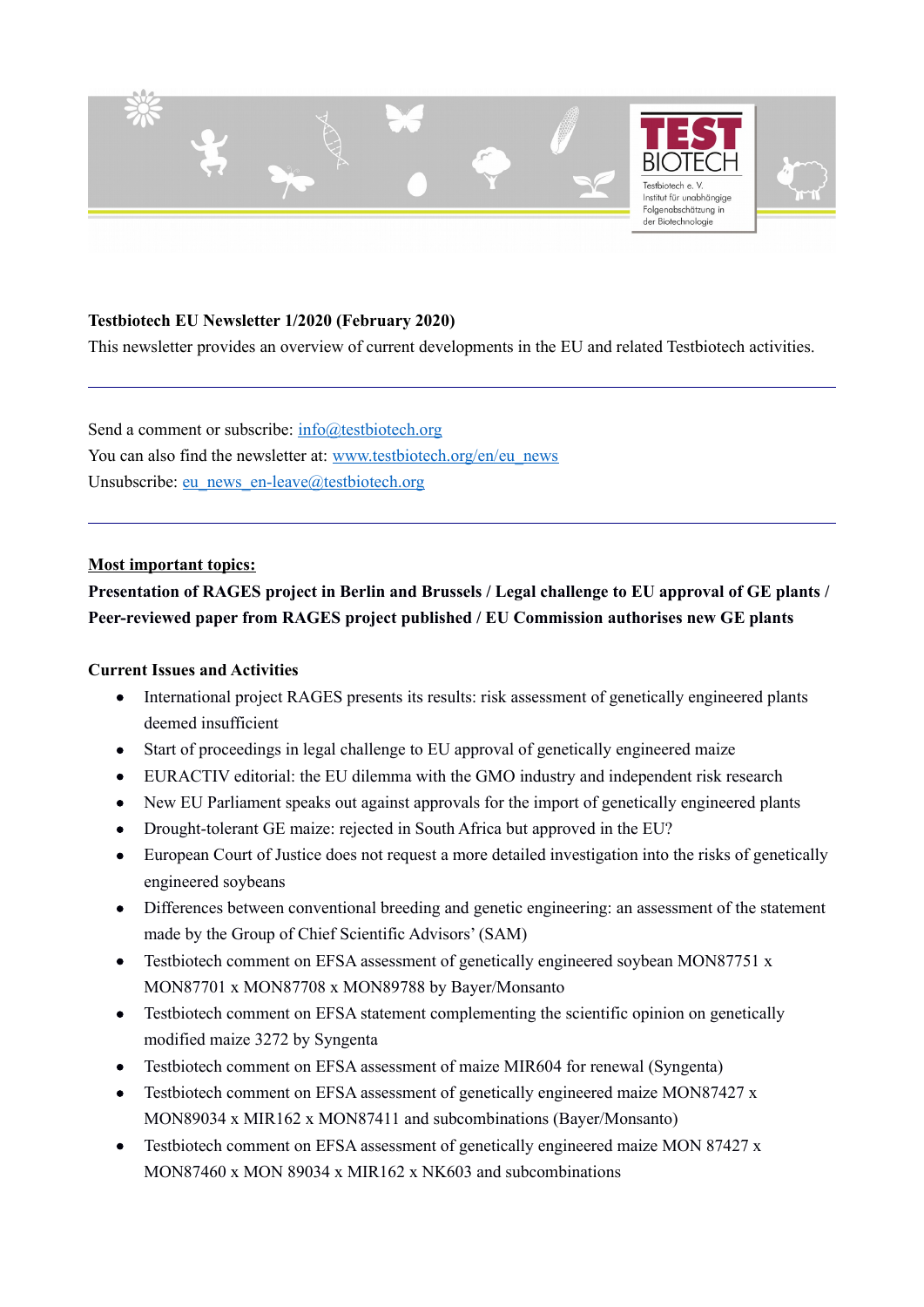#### **Scientific News**

- EU risk assessment of genetically engineered glyphosate-resistant crops is insufficient
- Genetically engineered mosquitoes out of control

### **News from EFSA**

Assessment of maize MON 89034 for renewal authorisation (Bayer)

### **Authorisations**

EU Commission authorises several genetically engineered plants

## **Current Issues and Activities**

## **Results of international project RAGES: risk assessment of genetically engineered plants deemed insufficient**

The RAGES project (Risk Assessment of Genetically Engineered Organisms in the EU and Switzerland) was carried out between 2016 and 2019. It critically evaluated the risk assessment practice of genetically engineered (GE) food plants at the European Food Safety Authority (EFSA) and its Swiss counterpart. RAGES focused on the risks of transgenic plants intended for food production and also took some new methods of genetic engineering (genome 'editing') into account. ENSSER, its Swiss branch CSS (Critical Scientists Switzerland), GeneWatch UK and Testbiotech all contributed to the consortium of the project, which was funded by the Mercator Foundation Switzerland. Its final results are available online and were presented at the European Parliament in Brussels and the "Grüne Woche" in Berlin. <https://www.testbiotech.org/en/press-release/risks-genetically-engineered-plants-wake-call> Summary of RAGES findings: <https://www.testbiotech.org/node/2424> The reports published by RAGES: <https://www.testbiotech.org/en/content/research-project-rages>

# **Start of proceedings in legal challenge to EU approval of genetically engineered maize MON87427 x MON89034 x 1507 x MON88017 x 59122**

In November, Testbiotech filed a new legal challenge against EU approval for the import of genetically engineered maize. The General Court of the European Union confirmed the start of the proceedings (T-534/19) and asked the EU Commission for a response. The new legal challenge is levelled at the import approval for genetically engineered maize produced by Bayer (Monsanto). The maize is doubly resistant to the herbicides glyphosate and glufosinate. In addition, the plants themselves produce six insecticidal toxins. The combined toxicity of the insecticides and the residues from spraying the herbicides were not tested. Further, no feeding study was made available to test potential health effects of the maize at the stage of consumption. The 'stacked' maize was approved in December 2018.

[https://www.testbiotech.org/en/press-release/start-proceedings-legal-challenge-eu-approval-genetically](https://www.testbiotech.org/en/press-release/start-proceedings-legal-challenge-eu-approval-genetically-engineered-maize)[engineered-maize](https://www.testbiotech.org/en/press-release/start-proceedings-legal-challenge-eu-approval-genetically-engineered-maize)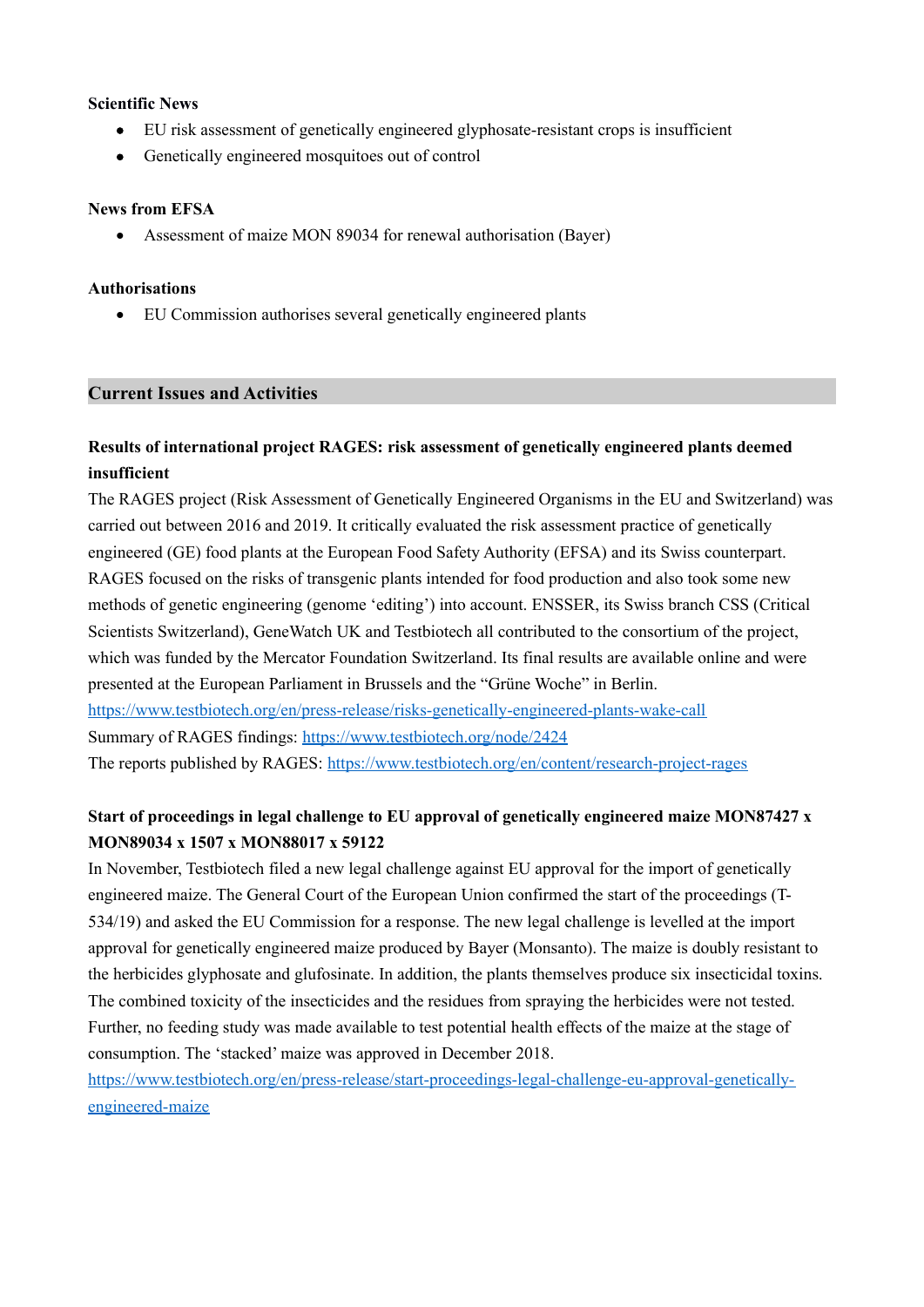#### **EURACTIV editorial: The EU dilemma with the GMO industry and independent risk research**

In October, Testbiotech published a EURACTIV editorial on the EU regulation of genetically engineered plants. According to the text, the EU Parliament has in recent years adopted around 40 resolutions against further approvals for the import of genetically engineered (GE) plants. One of the criticisms was a lack of adequate and sufficient risk assessment. Experts from several member states raised similar criticisms. Nevertheless, the EU Commission gave the green light to all these imports. One reason for this undemocratic and scientifically questionable situation is a wide bias within the EU research landscape. [https://www.testbiotech.org/en/news/euractiv-editorial-eu-dilemma-gmo-industry-and-independent-risk](https://www.testbiotech.org/en/news/euractiv-editorial-eu-dilemma-gmo-industry-and-independent-risk-research)[research](https://www.testbiotech.org/en/news/euractiv-editorial-eu-dilemma-gmo-industry-and-independent-risk-research)

#### **New EU Parliament speaks out against approvals for the import of genetically engineered plants**

In October, the EU Parliament adopted three resolutions with a large majority against approvals for the import of genetically engineered maize and soybean. The resolutions were tabled by a cross party group of MEPS initiated by the Greens/EFA group. The resolutions call for higher standards in risk assessment and the strengthening of democratic decision-making. It is the first time that the new EU Parliament has dealt with this issue.

[https://www.testbiotech.org/en/news/new-eu-parliament-speaks-out-against-approvals-genetically](https://www.testbiotech.org/en/news/new-eu-parliament-speaks-out-against-approvals-genetically-engineered-plants)[engineered-plants](https://www.testbiotech.org/en/news/new-eu-parliament-speaks-out-against-approvals-genetically-engineered-plants)

#### **Drought-tolerant GE maize: rejected in South Africa but approved in the EU?**

In October, the European Food Safety Authority EFSA gave the green light for the import of Bayer (Monsanto) GE maize which produces several insecticides; it has multiple resistance to glyphosate and is said to be drought-tolerant. However, experience with the cultivation of the GE crop plants is disappointing: they do not show any advantages in comparison to conventionally bred maize when grown in drought conditions. Recently, South Africa rejected the application of Bayer for the approval of another variation of the GE maize for cultivation because it "did not provide yield protection in water-limited conditions." The decision on the EU import has not yet been taken. According to Testbiotech, approval cannot be given because the risks to health and the environment have not been sufficiently investigated. <https://www.testbiotech.org/en/news/drought-tolerant-maize-rejected-south-africa-approved-eu%3F>

# **European Court of Justice does not request a more detailed investigation of risks of genetically engineered soybeans**

In September, the European Court of Justice published its decision on a legal case filed by Testbiotech together with the European Network of Scientists for Social and Environmental Responsibility (ENSSER) and the environmental organisation Sambucus (C-82/17 P). The organisations are concerned about the risks connected with genetically engineered soybeans produced by Monsanto (Bayer) and sold under the brand name "Intacta". According to the decision of the Court, the risks of the genetically engineered soybeans were investigated sufficiently before they were allowed for import. The organisations wanted to enforce higher standards for risk assessment of genetically engineered plants.

[https://www.testbiotech.org/en/press-release/european-court-justice-does-not-request-more-detailed](https://www.testbiotech.org/en/press-release/european-court-justice-does-not-request-more-detailed-investigation-risks-genetically-engineered-soybeans)[investigation-risks-genetically-engineered-soybeans](https://www.testbiotech.org/en/press-release/european-court-justice-does-not-request-more-detailed-investigation-risks-genetically-engineered-soybeans)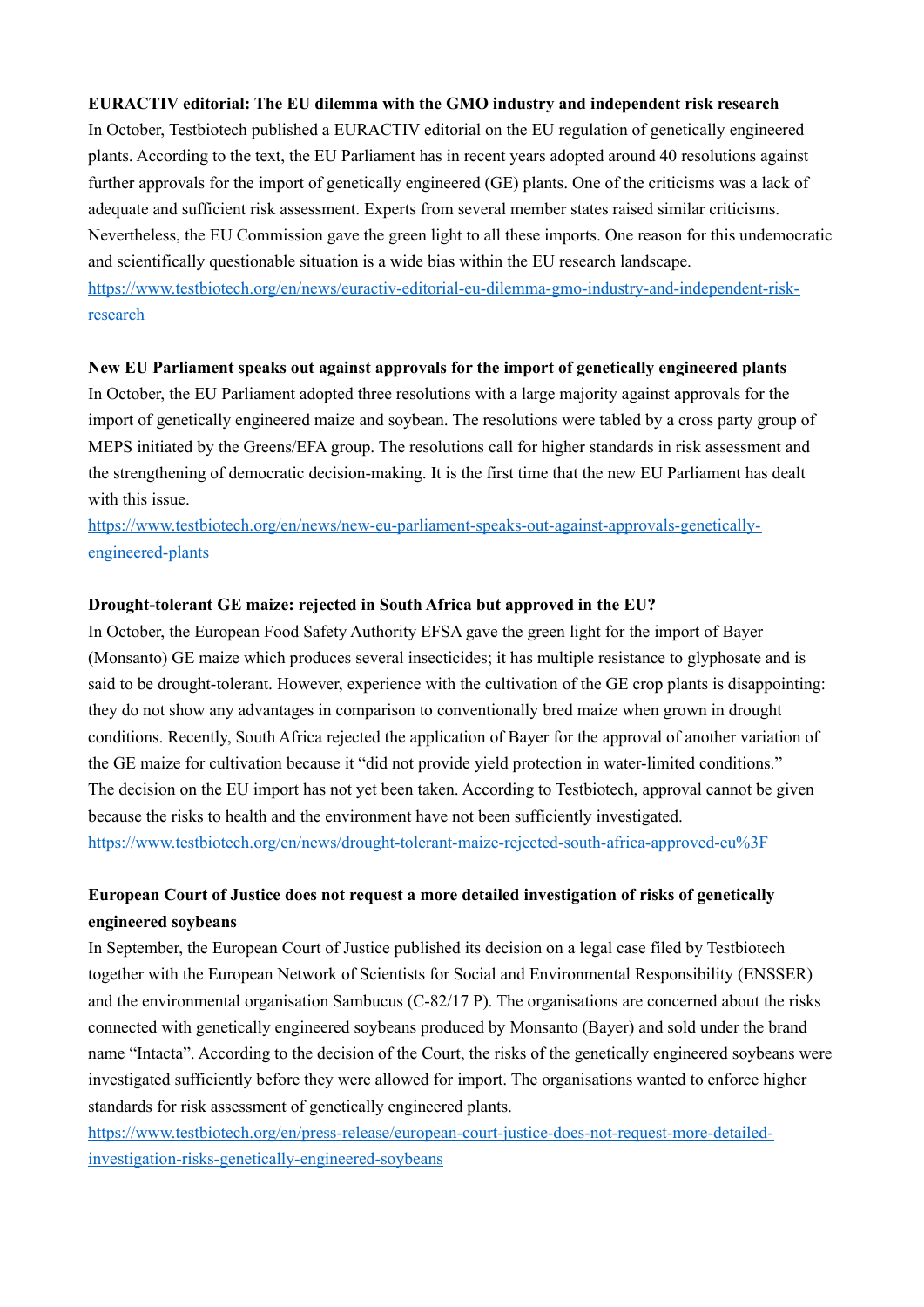# **Differences between conventional breeding and genetic engineering: an assessment of the statement made by the Group of Chief Scientific Advisors' (SAM)**

Testbiotech commented on a 'Statement by the Group of Chief Scientific Advisors' (SAM), titled: "A Scientific Perspective on the Regulatory Status of Products Derived from Gene Editing and the Implications for the GMO Directive". Testbiotech concluded that this statement needs to be revised, because many of the arguments used in the statement are insufficiently science-based. SAM also uses an array of arguments that are also repeatedly used by various other stakeholders and proponents of deregulation of GMOs derived from new methods of genetic engineering.

<https://www.testbiotech.org/node/2452>

# **Testbiotech comment on EFSA assessment of genetically engineered soybean MON87751 x MON87701 x MON87708 x MON89788 by Bayer/Monsanto**

In December, Testbiotech commented on stacked soybean MON87751 x MON87701 x MON87708 x MON89788. Testbiotech concluded that the EFSA risk assessment cannot be accepted. <https://www.testbiotech.org/node/2458>

EFSA opinion (November 2019):<https://efsa.onlinelibrary.wiley.com/doi/10.2903/j.efsa.2019.5847>

# **Testbiotech comment on EFSA statement complementing the scientific opinion on genetically modified maize 3272 by Syngenta**

In December, Testbiotech published a comment regarding an EFSA statement complementing the scientific opinion on genetically modified maize 3272, which produces an artificial enzyme belonging the group of alpha-amylase. This enzyme (thermos-tolerant alpha-amylase AMY797E) is supposed to have a positive effect on the processing of the maize kernels at high temperatures, especially when intended for use in producing agro-fuels. The original EFSA opinion was published in 2013. However, it was found to be nonconclusive due to missing data. According to Testbiotech, the EFSA risk assessment is still not conclusive and no approval for import can be issued.

<https://www.testbiotech.org/node/2457>

EFSA opinion (September 2019):<https://efsa.onlinelibrary.wiley.com/doi/10.2903/j.efsa.2019.5844>

## **Testbiotech comment on EFSA assessment of maize MIR604 for renewal (Syngenta)**

In December, Testbiotech published a comment regarding the EFSA opinion on maize MIR604. The maize expresses genes producing a synthetic, artificial version of Cry3A (mCry3A), which is especially toxic for *Coleoptera* species (such as the Western corn rootworm larvae, *Diabrotica virgifera virgifera*). According to Testbiotech, the EFSA risk assessment cannot be accepted. Beyond that, since MIR604 has to be considered to be a stacked event derived from the crossing two distinct lines of maize, data have to be requested on the parental plants. In the absence of such data, the market authorisation and the renewal application for the maize does not fulfil the standards required by EU law.

<https://www.testbiotech.org/node/2456>

EFSA opinion (November 2019):<https://efsa.onlinelibrary.wiley.com/doi/10.2903/j.efsa.2019.5846>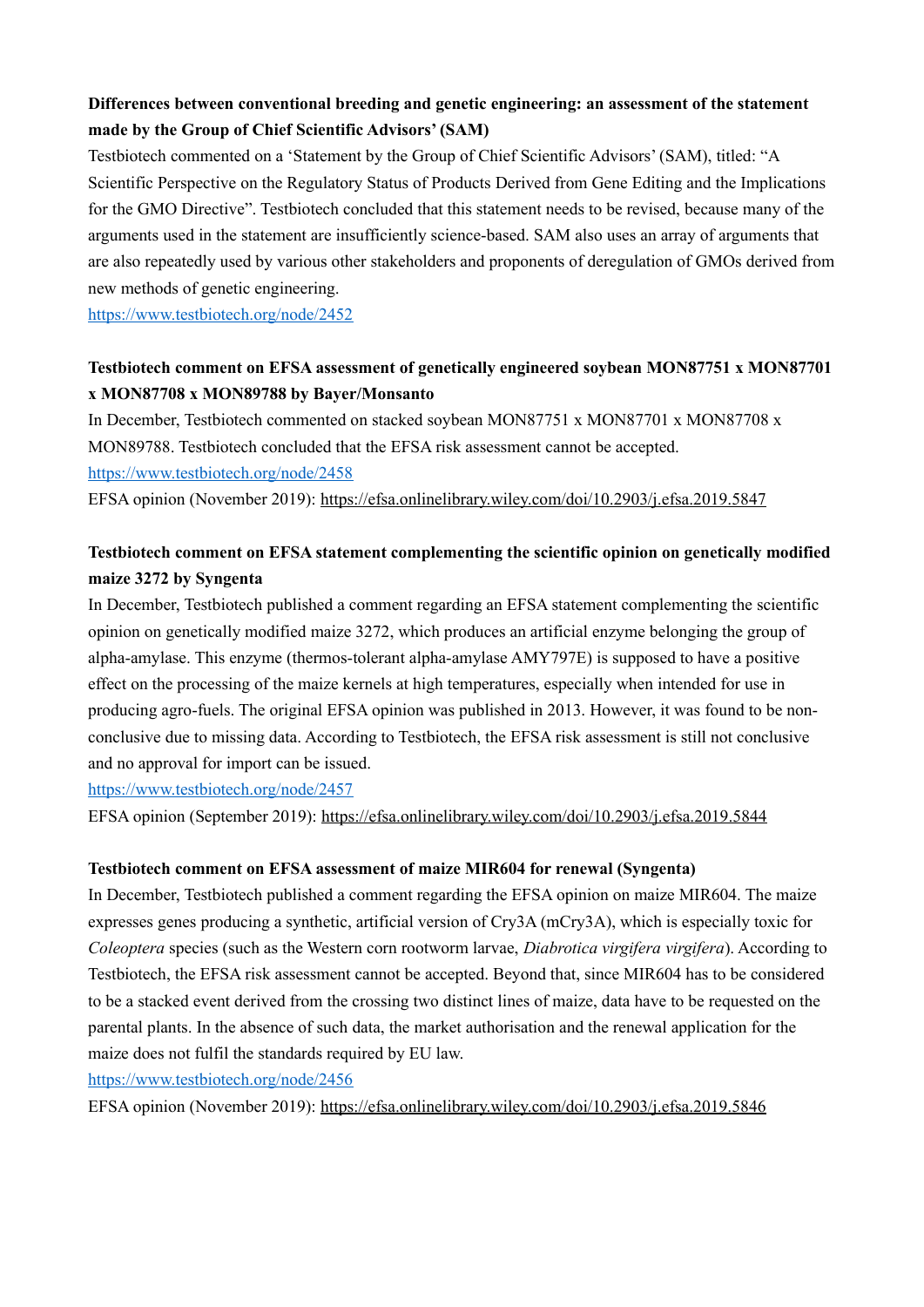## **Testbiotech comment on EFSA assessment of genetically engineered maize MON87427 x MON89034 x MIR162 x MON87411 and subcombinations (Bayer/Monsanto)**

In December, Testbiotech published a comment on an EFSA opinion regarding MON87427 x MON89034 x MIR162 x MON87411. The maize contains genes conferring double resistance to glyphosate and produces three insecticides, further it is supposed to render drought tolerance.

According to Testbiotech, the EFSA risk assessment is not conclusive and therefore, no market authorisation can be given.

<https://www.testbiotech.org/node/2455>

EFSA opinion (November 2019):<https://efsa.onlinelibrary.wiley.com/doi/10.2903/j.efsa.2019.5848>

# **Testbiotech comment on EFSA assessment of genetically engineered maize MON 87427 x MON87460 x MON 89034 x MIR162 x NK603 and subcombinations**

Testbiotech published a comment on an EFSA opinion regarding the five-stacked maize MON 87427 x MON87460 x MON 89034 x MIR162 x NK603, which is derived from crossing genetically engineered maize events. The maize contains genes conferring triple resistance to glyphosate and produces three insecticides, further it is supposed to render drought tolerance. Testbiotech identified major gaps in the EFSA assessment.

<https://www.testbiotech.org/node/2411>

## **Scientific News**

## **EU risk assessment of genetically engineered glyphosate-resistant crops is insufficient**

According to a scientific paper published by experts from the RAGES project, there are already 72 types ('events') of genetically engineered plants currently allowed for import and usage in food and feed in the EU; they are also herbicide-resistant, especially glyphosate. The published results show that the amount of herbicide sprayed on the plants during the field trials specifically carried out for the approval process was much lower compared to what might be expected under current agricultural practice. Consequently, the plants assessed by European Food Safety Authority (EFSA) are not representative in real terms of the imported products. Therefore, the results from the risk assessment are not sufficiently reliable. Gaps in risk assessment not only concern the load of residues from spraying, but also overall plant composition and combinatorial effects that may impact health at the stage of consumption.

[https://www.testbiotech.org/en/press-release/new-scientific-publication-eu-risk-assessment-genetically](https://www.testbiotech.org/en/press-release/new-scientific-publication-eu-risk-assessment-genetically-engineered-glyphosate)[engineered-glyphosate](https://www.testbiotech.org/en/press-release/new-scientific-publication-eu-risk-assessment-genetically-engineered-glyphosate)

## **Genetically engineered mosquitoes out of control**

According to a new scientific publication, genetically engineered mosquitoes produced by Oxitec (Intrexon) have escaped human control after trials in Brazil. They are now spreading in the environment. The yellow fever mosquitos *(Aedes aegypti)* are genetically engineered to make it impossible for their offspring to survive. After release they were supposed to mate with female mosquitoes of the species which transmit infectious diseases, such as Dengue fever, to diminish the natural populations.